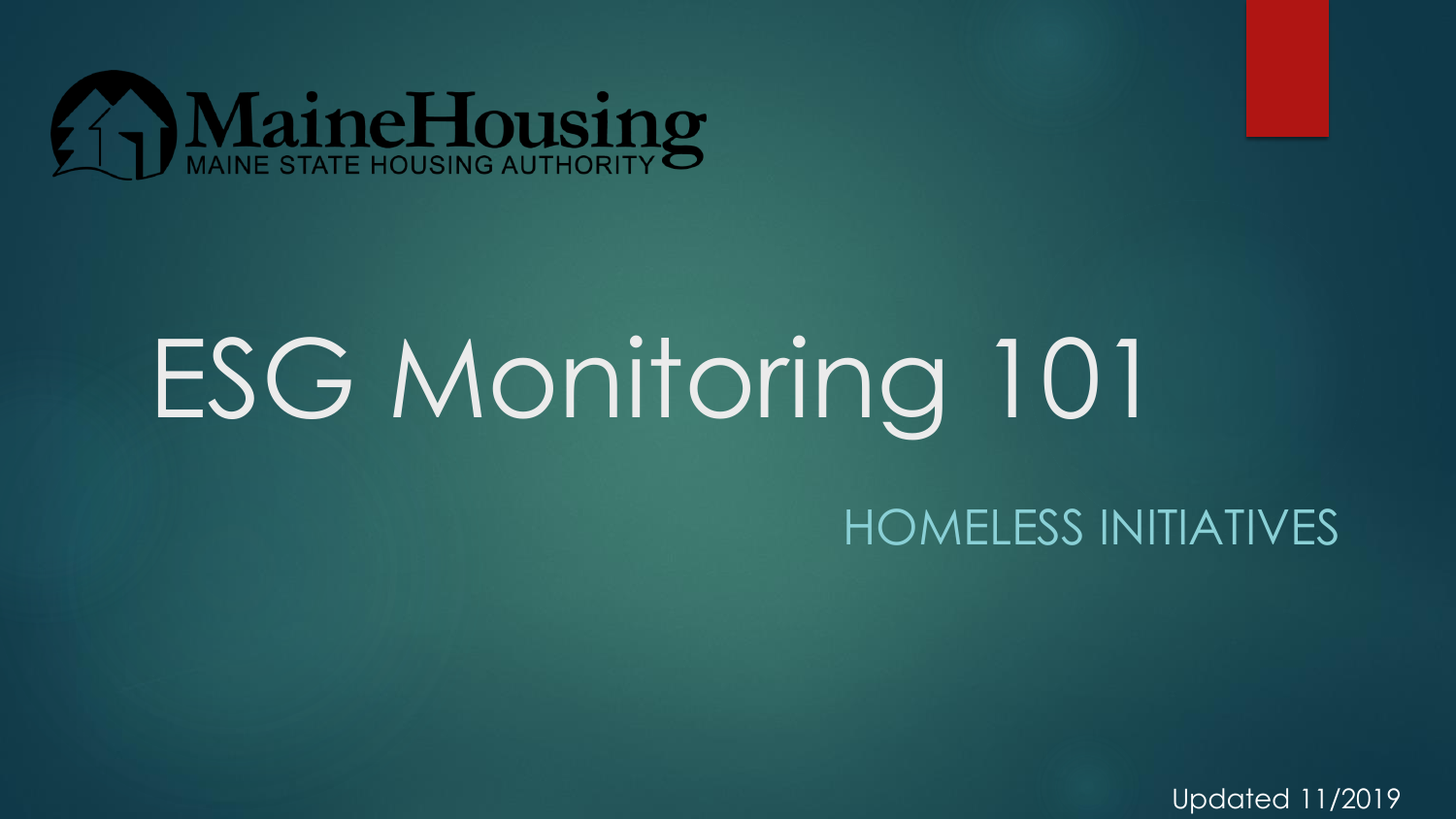#### Who we are monitoring:

MaineHousing is required as the ESG Grantee to monitor all shelters that utilize Emergency Solutions Grant (ESG) Funding administered through the Emergency Shelter and Housing Assistance Program (ESHAP). This includes all ESHAP sub-recipients and each individual project being funded with ESHAP funds. ESHAP funding is made up of State HOME funds, State general funds, and most important, Emergency Solutions Grant (ESG) Federal funds.

In total, MaineHousing is monitoring 36 emergency shelter projects located as far south as Sanford in York County up to Fort Kent in Aroostook County.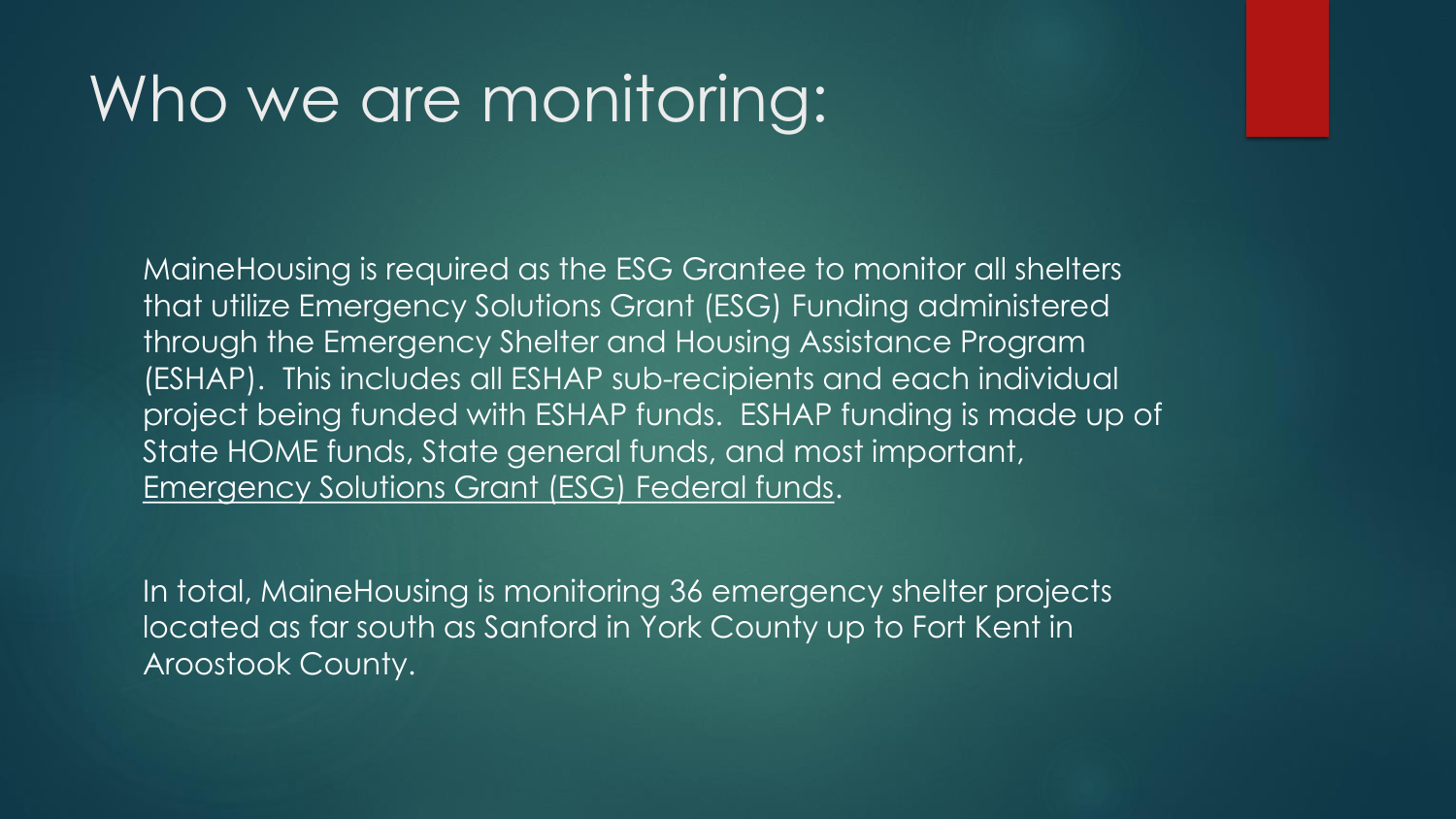### What we are monitoring:

Three areas of compliance:

1. ESG and ESHAP Compliance.

2. ESHAP Financial Compliance (operations expenses, stabilization expenses).

3. Physical inspections complying with HUD HQS (Housing Quality Standards)\*.

\*Note these inspections are being conducted by the Asset Management Dept. at MaineHousing.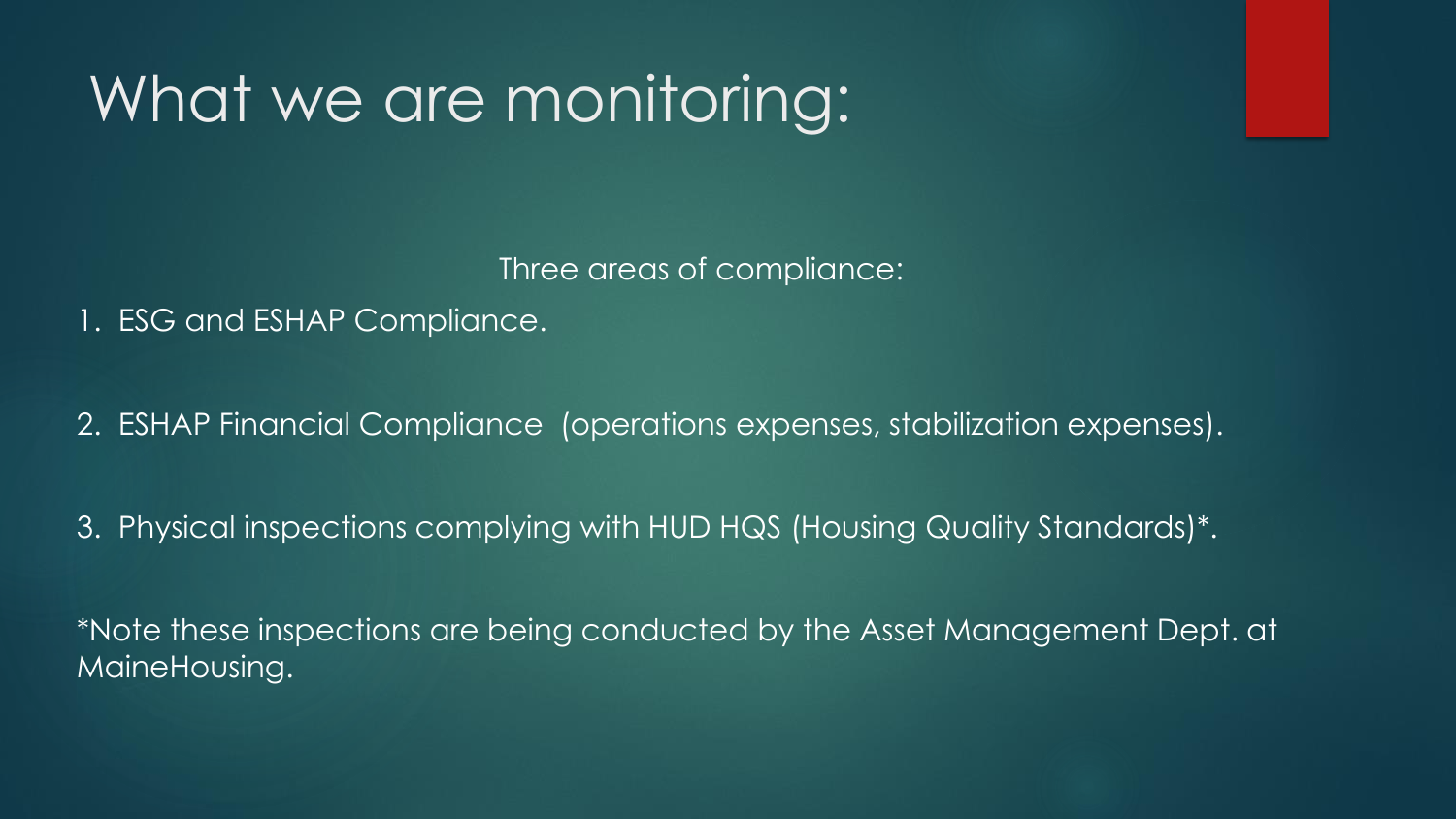### Where we are monitoring:

 Half of monitoring efforts will consist of a desk audit: In office, we will examine for compliance with ESG/ESHAP funds and the Maine Homeless Solutions Rule:

- **Policies**
- ▶ Financial Control
- $\blacktriangleright$  Previous monitoring findings
- **Performance**
- ▶ We may request more documentation if necessary before, during and after the monitoring visit.
- ▶ We will not need to reexamine policies from year to year unless it is warranted.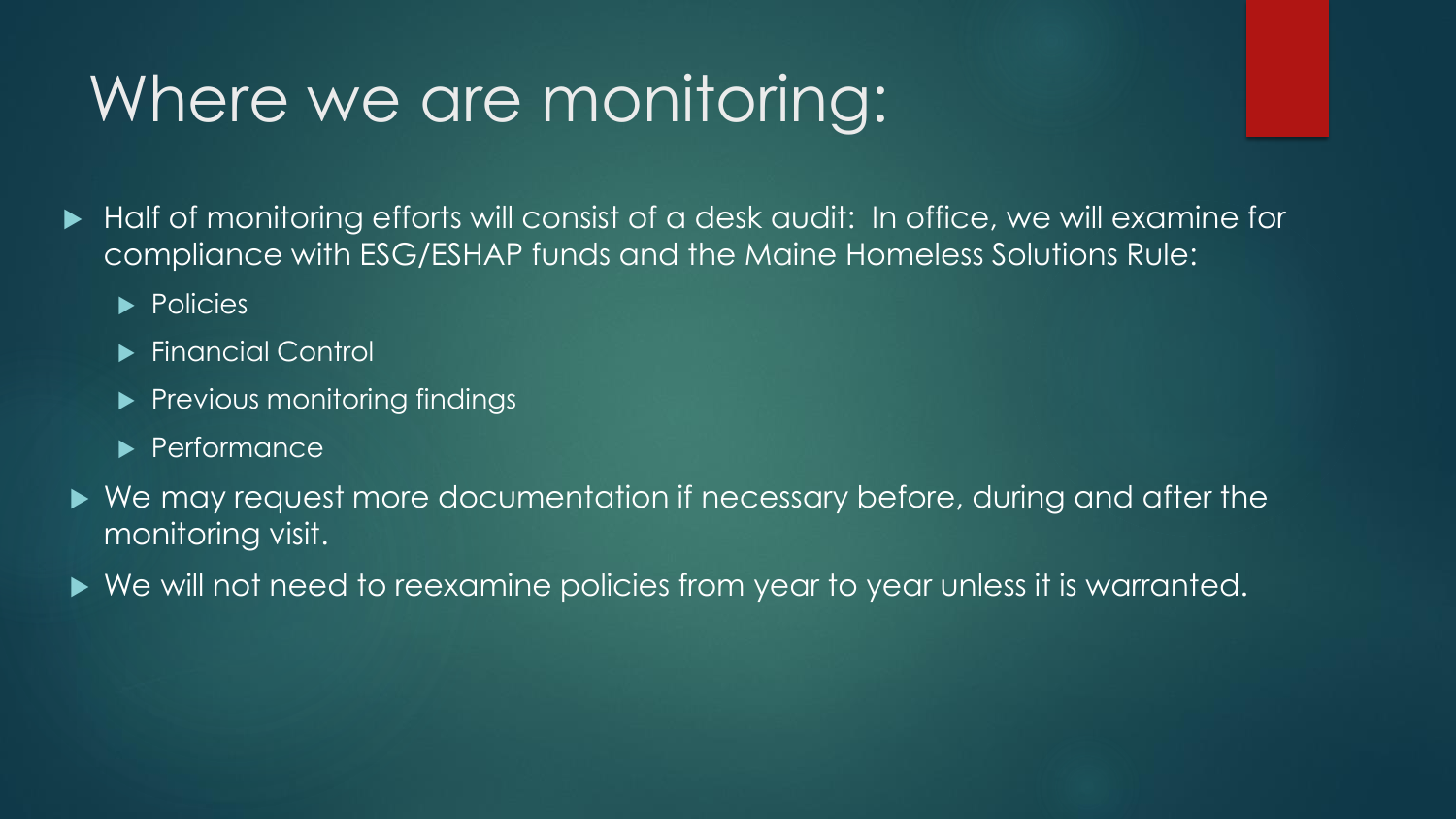### Where we are monitoring:

 $\blacktriangleright$  The other half of the monitoring process will take place on-site, and include:

- $\triangleright$  Opening meeting to discuss the monitoring process and immediate findings and concerns from the desk audit
- A financial audit of a previous quarter of the program year being monitored (not necessarily at the same time as the program audit)
- A file review from the program year being monitored. The number of files will depend on the number of clients served with a VI-SPDAT in the previous year.
- A physical bed count and inspection of required public postings. The physical bed count will be based on the most recent Housing Inventory Count (HIC).
- Physical inspection of the property in compliance with HUD Housing Quality Standards (not necessarily at the same time as the program audit)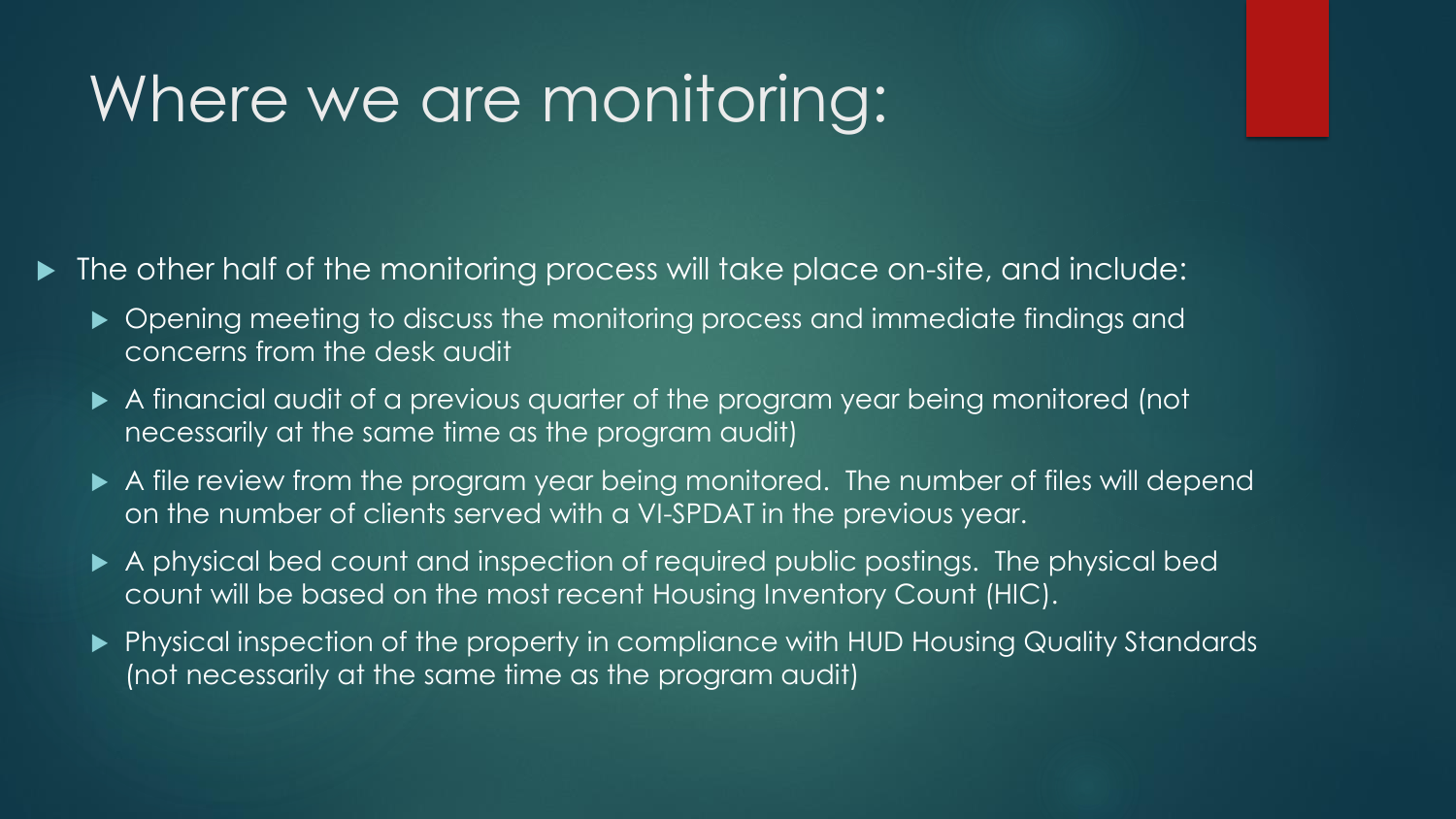#### When we are monitoring:

- Monitoring will occur throughout the program year. Each shelter will be monitored once annually.
	- Shelters will be given a minimum of 30 days notice.
	- $\triangleright$  On-site monitoring should not last longer than one day, depending on the size of the shelter. Visits may last longer depending on any immediate findings or concerns monitoring staff may have.
	- All shelter projects, regardless of location, will be visited.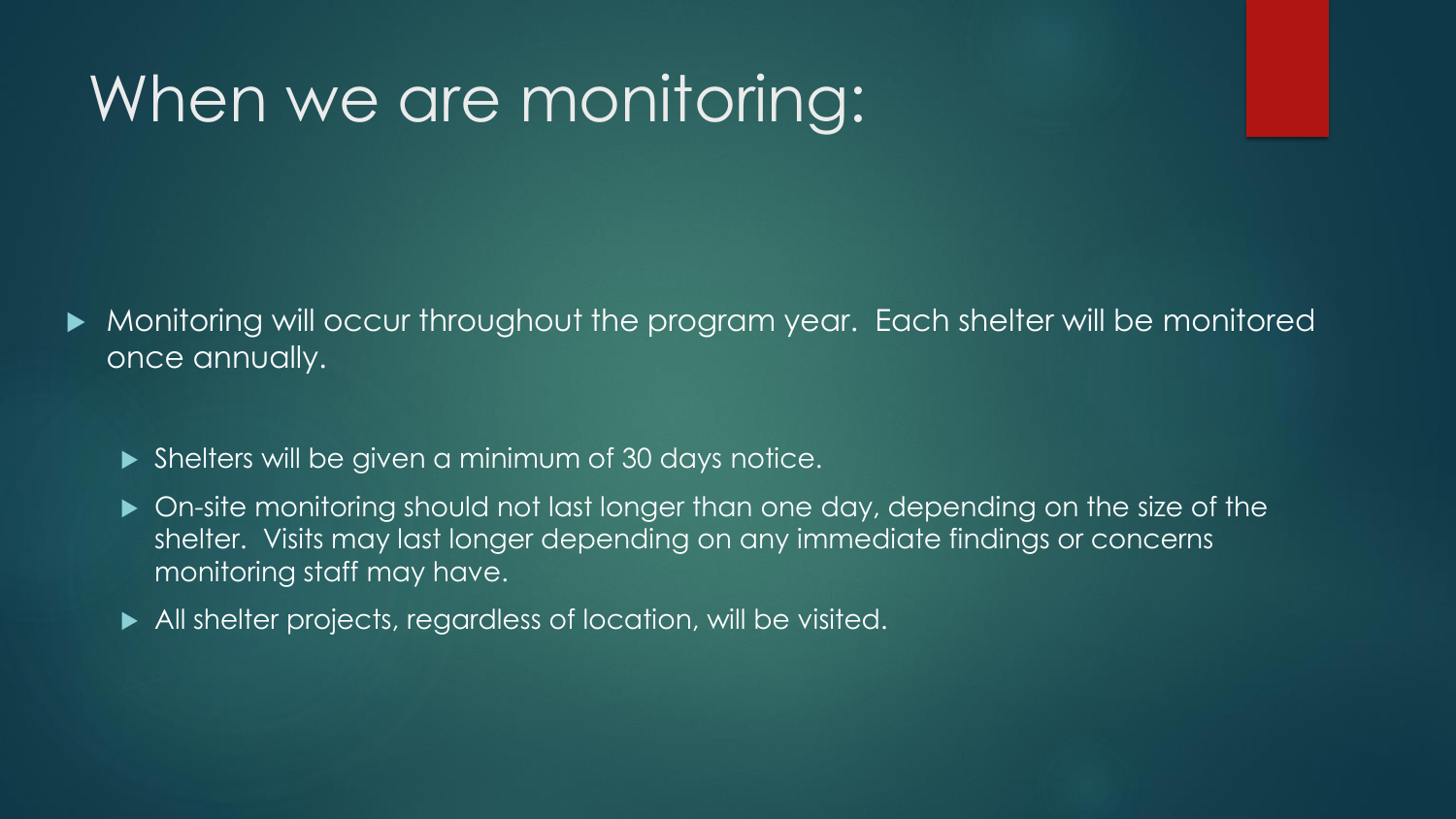### Why we are monitoring:

- First, we have to. As the main recipient and pass through for ESG funding in the state, it is our responsibility to make sure funds are utilized appropriately and in compliance with ESG regulations.
- Second, to minimize risk to the entire ESG funding in the state. Some shelters rely on ESG funds for the majority of their funding, and loss of these funds could have a devastating impact in areas that are already considered underserved.
- $\blacktriangleright$  Third, to protect individual shelters if HUD decides to come audit an ESG funded program. ESG regulations are complicated and not always straightforward. MaineHousing as the pass through for the funding interprets the regulations and wants to be able to provide as much guidance and technical support as our funded shelters need to be in compliance with ESG funding.
- Finally, to reduce long-term homelessness in the state. The ESHAP program will only work if it is being administered correctly. Appropriate utilization of funds will help get the right people to the right (and limited) resources.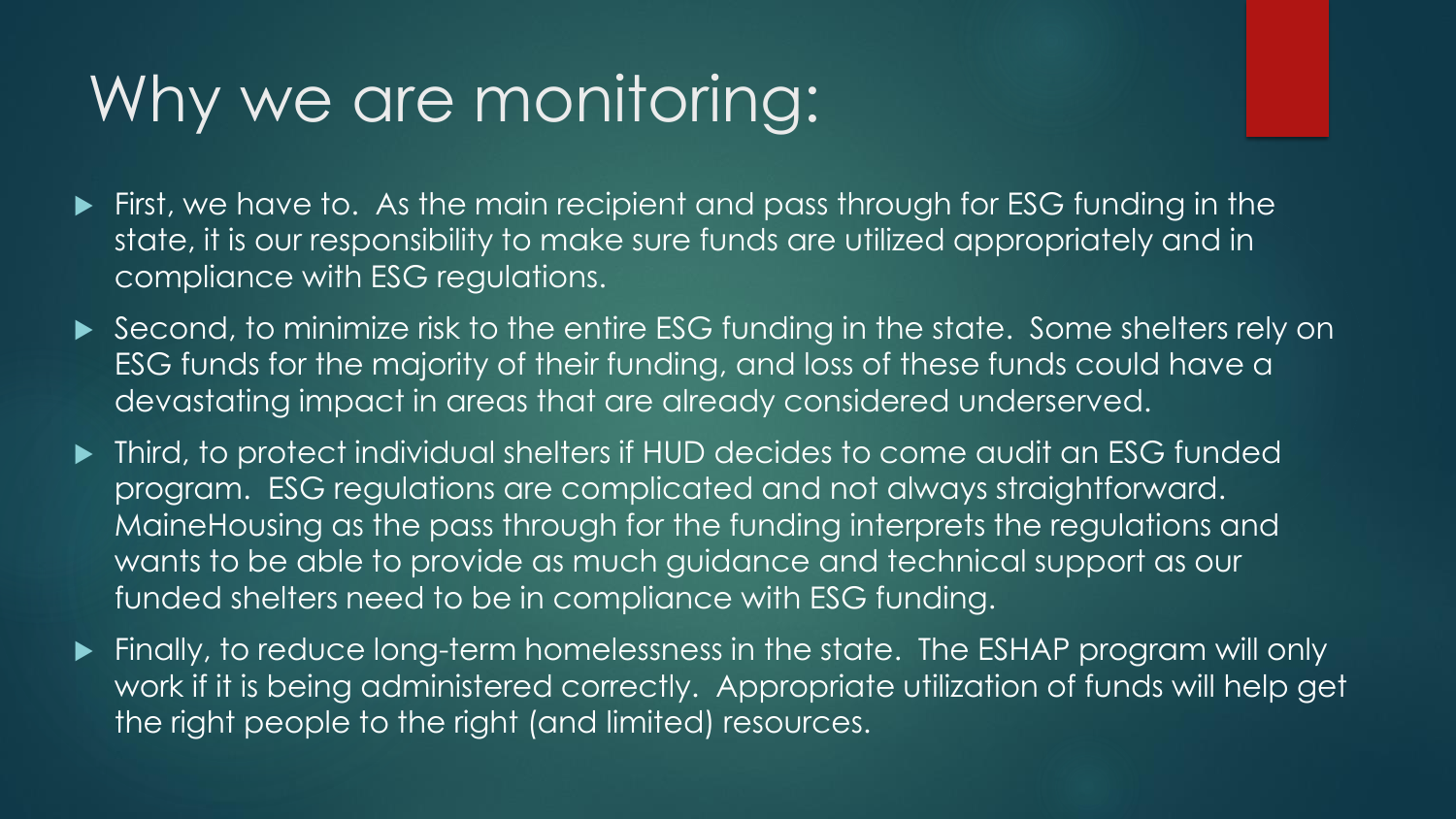## How we are monitoring:

#### Risk Assessment:

We will be conducting a multi-year risk assessment to determine future risk to the ESG program and to inform future monitoring activities. Shelters that score high on the assessment may have a more intense monitoring process than shelters who score low.

#### **Application Review:**

Reviewing submitted policies for ESHAP compliance (ESG/Maine Homeless Rule)

Data & Security:

Reviewing data submissions, performance and sub-recipient data security.

 $\blacktriangleright$  Financial Review:

Review of sub-recipient financial policies, procedures and internal control, as well as an audit of the financials from a previous quarter in the last program year.

#### **EXECT** Client File Review:

A review of a minimum number of files based on clients served with a VI-SPDAT. Verifying that coordinated entry is being utilized, clients are being made aware of their rights, and we are matching clients to the right resources.

#### **Facility Tour:**

Verifying the HIC, documenting that all necessary posted policies are posted.

**Physical Inspection:** 

Physical inspection of all shelter properties funded with ESHAP funding.